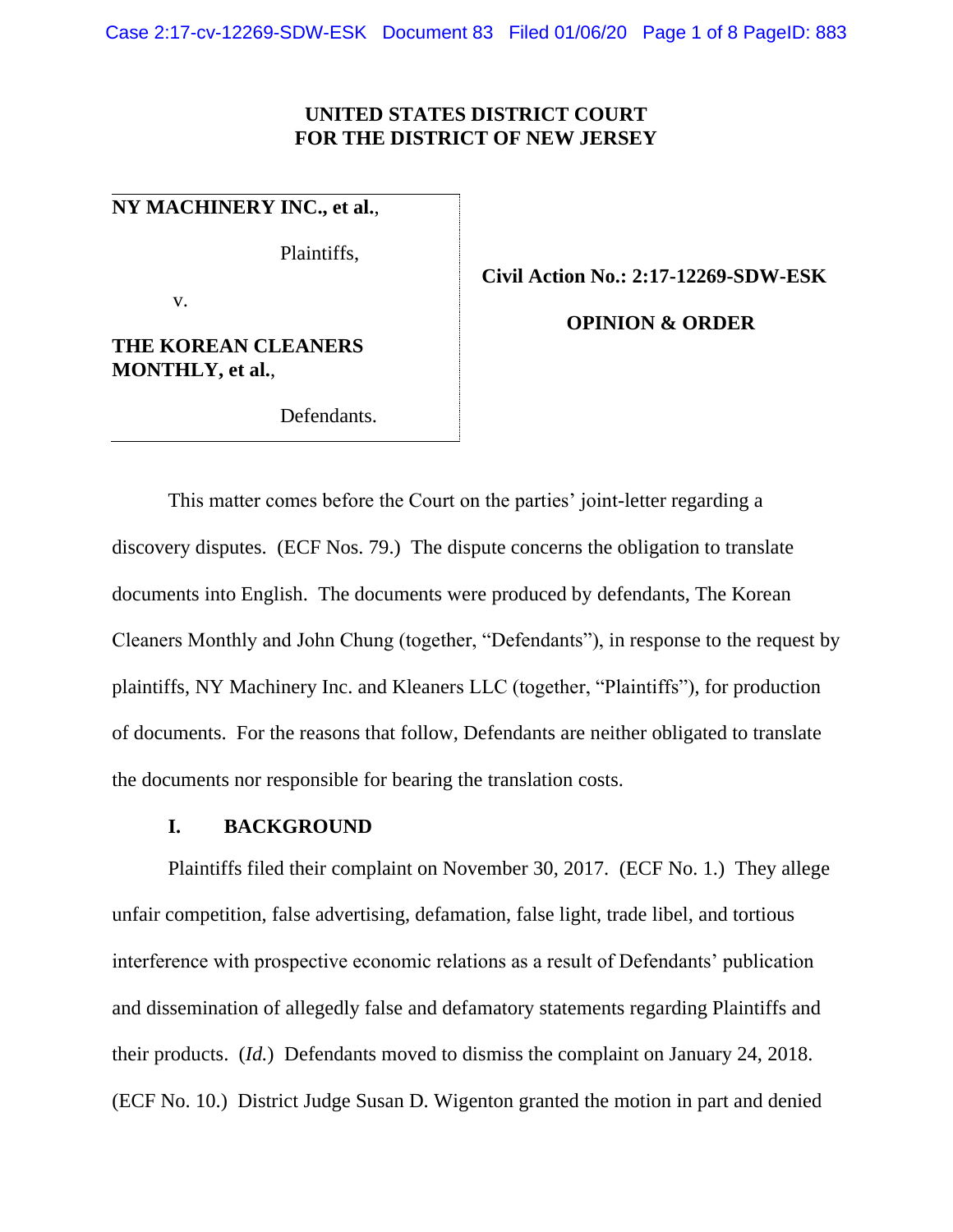the motion in part. (ECF Nos. 15  $\&$  16.) Plaintiffs thereafter filed an amended complaint on June 29, 2018. (ECF No. 17.)

Fact discovery is ongoing. The Court twice extended the fact discovery deadline,

originally scheduled for March 1, 2019. The fact discovery deadline is now February 28,

2020. (ECF Nos. 27, 71, 82.) The parties served and responded to interrogatories.

Those responses are not at issue. The matter before the Court concerns Defendants'

responses to Plaintiffs' request for production.

On April 16, 2019, Plaintiffs wrote to Defendants asserting various deficiencies in

Defendants' discovery responses. (ECF No. 81-1.) In the letter, Plaintiffs' wrote:

Defendants' document production contains numerous documents, including emails, that appear to be written in Korean or Japanese. Plaintiffs have incurred the expense of obtaining certified English translations of documents contained in their production. We expect Defendants to promptly produce certified translations of these documents.

(*Id.*)

According to Plaintiffs, on July 9, 2019, Magistrate Judge Leda Wettre directed Defendants' counsel to respond to Plaintiffs' August 16, 2019 deficiency letter and produce outstanding responsive documents by early August 2019. (ECF No. 73.) On September 4, 2019, Plaintiffs wrote again to Defendants regarding remaining discovery deficiencies. (ECF No. 81-2.) Regarding translations of documents, Plaintiffs wrote:

> Defendants' first and supplemental document productions contain numerous documents, including emails, that appear to be written in Korean and Japanese. Defendants' cover letter dated August 6, 2019 states that certified translations would be provided, but Defendants have yet to provide same. Please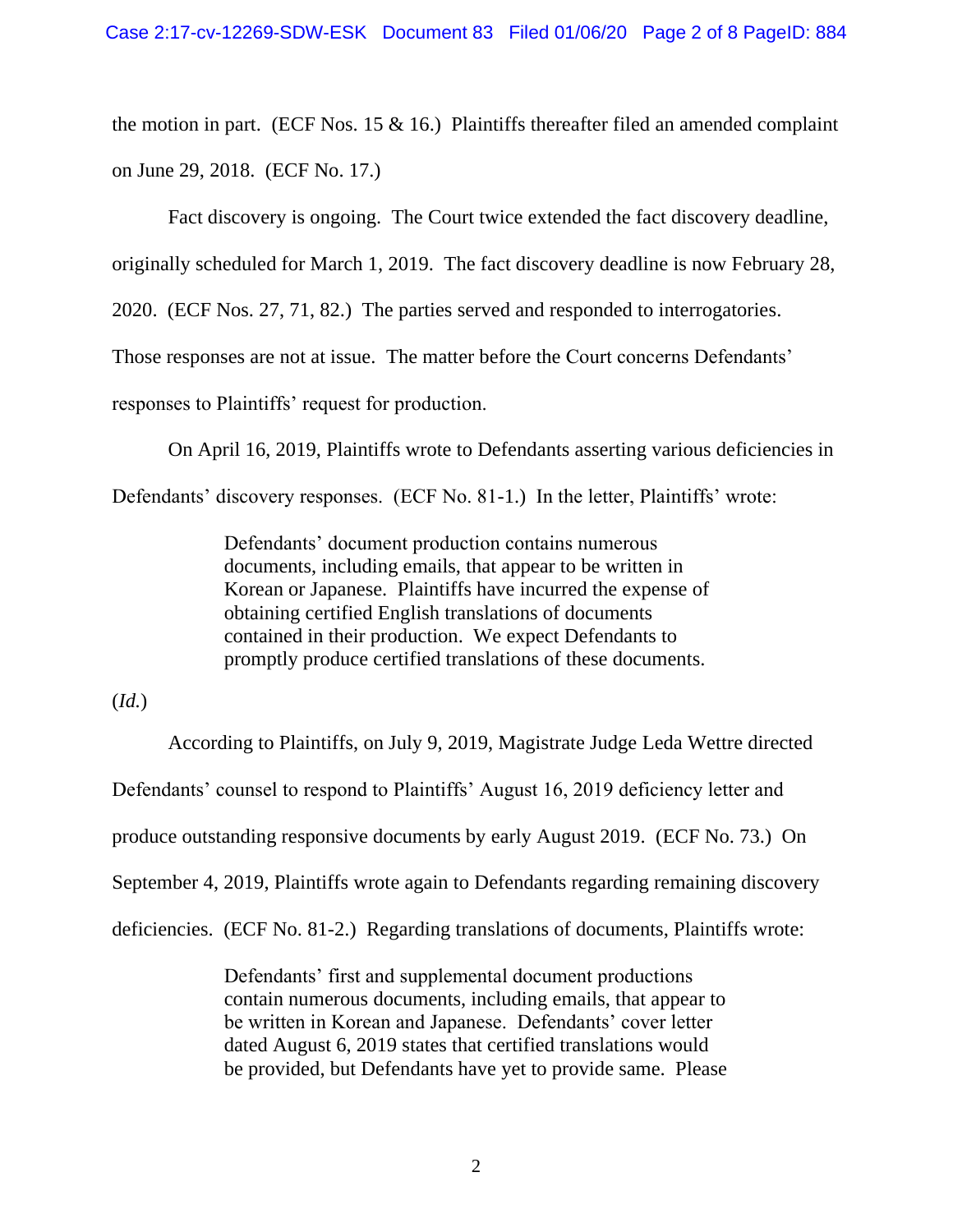advise when Defendants will produce certified translations of these documents.

*(Id.*)

The parties exchanged further correspondence relating to discovery disputes, which included Plaintiffs' demand that Defendants provide certified translations of documents. Additionally, according to Plaintiffs, Judge Wettre, during a telephone-status conference on September 6, 2019, ordered Defendants to provide certified translations of Defendants' document production by September 22, 2019. (ECF No. 81-3 at 3.)<sup>1</sup> During oral argument on the present application, Defendants disputed that Judge Wettre ordered them to provide certified translations of documents.

The parties submitted a joint-letter regarding all pending discovery disputes on November 22, 2019. (ECF No. 79.) The Court heard argument on December 6, 2019 (the "Hearing"). The Court permitted the parties to file supplemental submissions regarding the issue. (ECF No. 82 ¶ 5.). Neither party filed further submissions.

### **II. ANALYSIS**

The question before the Court is: Who bears the cost of translating foreignlanguage documents produced in response to a request for production of documents? There is no clear answer in the Third Circuit. The Court, however, finds the analysis and decision in *Nature's Plus Nordic A/S v. Natural Organics, Inc.* 274 F.R.D. 437, 439 (E.D.N.Y. 2011) to be persuasive and adopts it herein.

<sup>&</sup>lt;sup>1</sup> Judge Wettre's Order of September 6, 2019 does not reference a ruling regarding the translation of documents. (ECF No. 71.)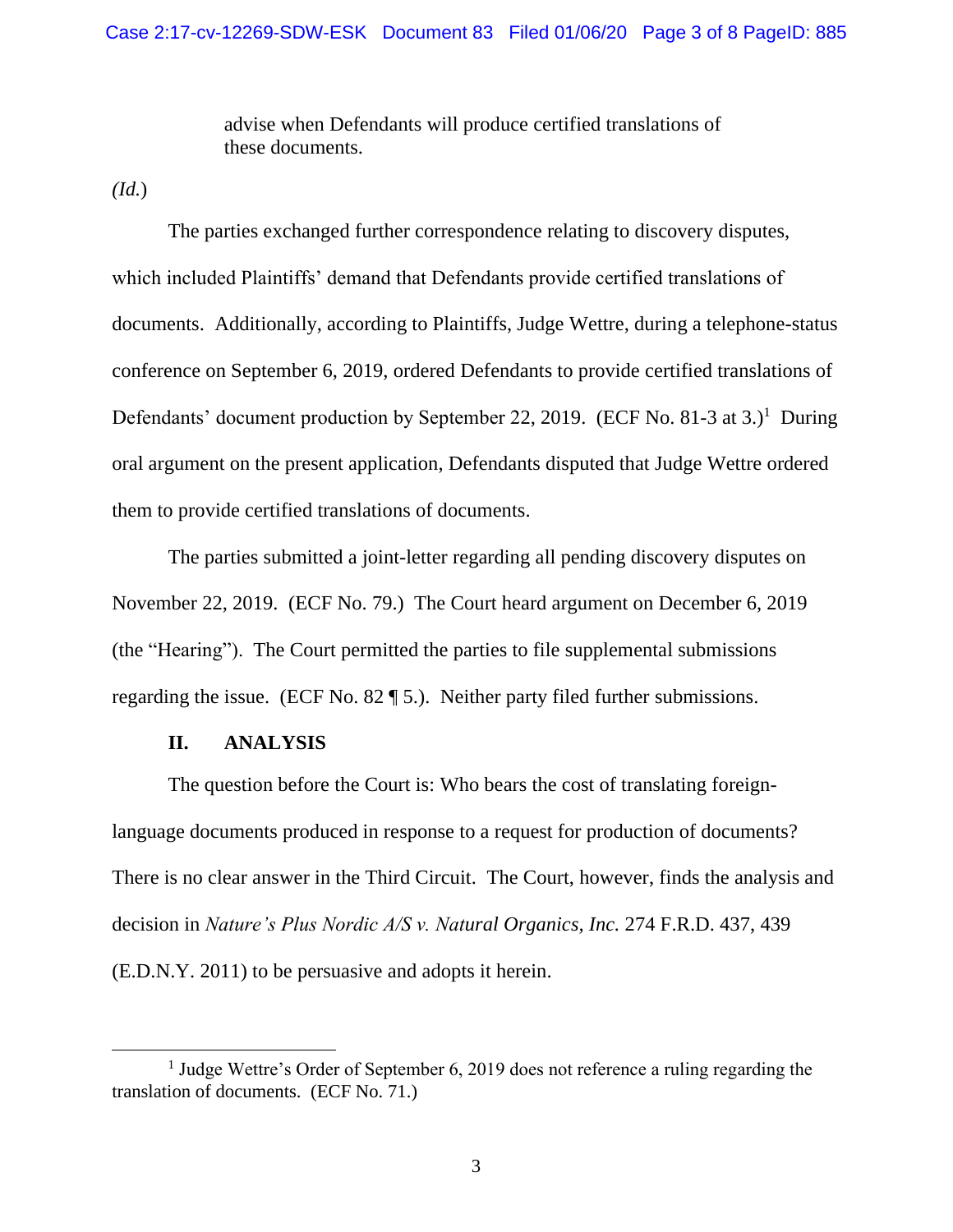#### Case 2:17-cv-12269-SDW-ESK Document 83 Filed 01/06/20 Page 4 of 8 PageID: 886

Rule 34 governs requests for production of documents. Rule  $34(a)(1)(A)$  requires

that:

any designated documents or electronically stored information--including writings, drawings, graphs, charts, photographs, sound recordings, images, and other data or data compilations--stored in any medium from which information can be obtained either directly or, if necessary, after translation by the responding party into a reasonably usable form.

Rule 34 does not address which party has the obligation to translate documents into English. *In re P.R. Elec. Power Auth.*, 687 F.2d 501, 504–10 (1st Cir. 1982); *see also* Fed.R.Civ.P. 34. In enacting Rule 34, Congress "had in mind computerized data or the like which could be presented only by use of a machine … which [the responding party] alone controlled. In such situations, the data would be valueless unless respondent cooperated in rendering it intelligible. Nothing in the Advisory Committee's comments suggests that the amended Rule 34 was intended to apply outside the specialized situation described, nor do they suggest that cost shifting—rather than simply making the data available—was a purpose of the Rule." *In re P.R. Elec. Power Auth.,* 687 F.2d at 508. Instead, a request for production of documents should ordinarily require producing only the original documents, in whatever form or language they may have been kept. *Albert Rolland, S.A. v. Smithkline Beckman Corp.*, No. 85-3217, 1988 WL 34196, at \*1 (E.D. Pa. Apr. 8, 1988).

In *Nature's Plus Nordic A/S*, one of the defendants moved by letter-motion for an order seeking, *inter alia*, to compel the plaintiffs to obtain translations for all documents not in English that were produced as part of the plaintiffs' document production. The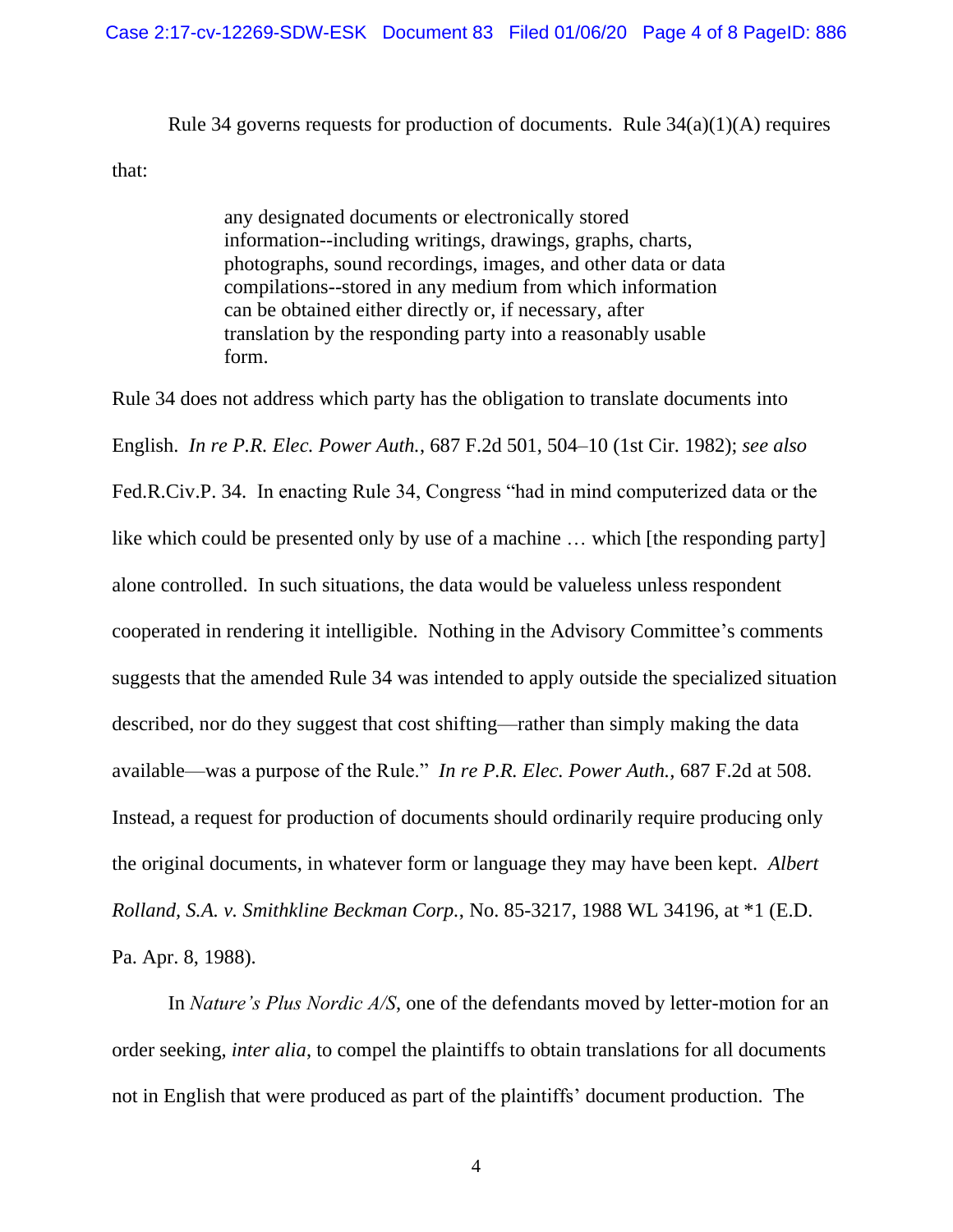defendants argued that the plaintiffs' failure to produce documents in English violated Rule 34, and thus, the plaintiffs should have been required to translate all documents in their production at their own cost. The plaintiffs, on the other hand, argued that the production of non-English documents did not violate the Rules because the Rules "do not require Plaintiffs to translate or otherwise identify, describe, or explain non-English documents when such documents are produced as kept in the ordinary course of business." *Nature's Plus Nordic A/S,* 274 F.R.D. at 439.

The *Nature's Plus Nordic A/S* Court, citing the holding in *In re Puerto Rico Electric Power Authority*, held that Rule 34 "d<sup>org</sup> not provide the district court with any authority to direct the party producing documents to translate them and that such orders violate the well-accepted principle that each party bear the ordinary burden of financing his own suit… and that each party … is expected to bear any special attendant costs." *Id*. at 442 (internal quotation marks and citation omitted); *see also In re P.R. Elec. Power Auth.*, 687 F.2d at 506–07. Thus, absent a showing of "prejudice to [the requesting party for] undue delay," the party responding to document demands has no obligation to provide translations to foreign-language documents. *Nature's Plus Nordic A/S,* 274 F.R.D. at 442.

A responding party may have an obligation to pay for the translation of foreignlanguage documents when the requesting party has made a reasonable request for relevant documents and the responding party serves the requesting party with irrelevant foreign-language documents, which are not responsive to the document request. Under

5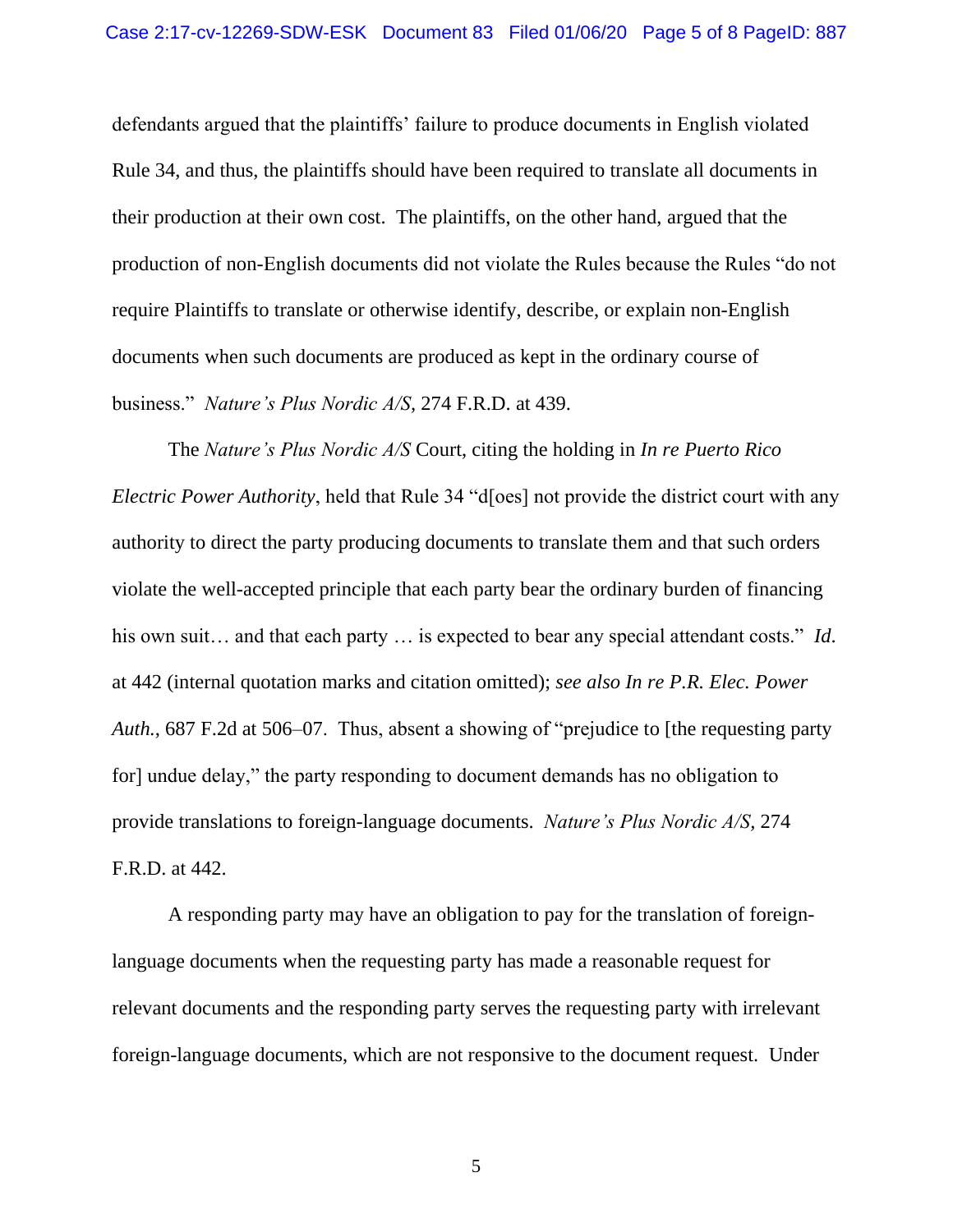these circumstances, the Court should reevaluate, and perhaps reallocate, the costs of the translation to the responding party.

Here, Plaintiffs do not claim that the documents produced by Defendants in response to Plaintiffs' discovery demands are irrelevant. To the contrary, at the Hearing, Plaintiffs argued that the documents are indeed responsive to Plaintiffs' document demands, and therefore, must be produced with a translation. Defendants argued that Plaintiffs' document demands are overbroad and call for irrelevant documents. Nevertheless, to satisfy their obligation under Rule 34, Defendants produced all documents responsive to Plaintiffs' request, including the foreign-language documents at issue. While Defendants may have been less than timely with their response to Plaintiffs' deficiency-letters, it cannot be said that Defendants have engaged in undue delay. It appears the issue of whether Defendants were obligated to translate documents has been pending for a significant time, with no apparent resolution after good faith discussions between the parties and no written directive from the Court.<sup>2</sup> In addition, discovery is ongoing in this matter.

<sup>&</sup>lt;sup>2</sup> Pursuant to the Court's directive, the parties were required to have a "meet-and-confer" to attempt to resolve all pending discovery disputes. (ECF No. 75.) There were, in fact, discussions between the parties regarding the potential sharing of costs relating to the translations of documents produced by *both* sides. (ECF No. 79.) The discussions, however, did not result in a resolution of this dispute.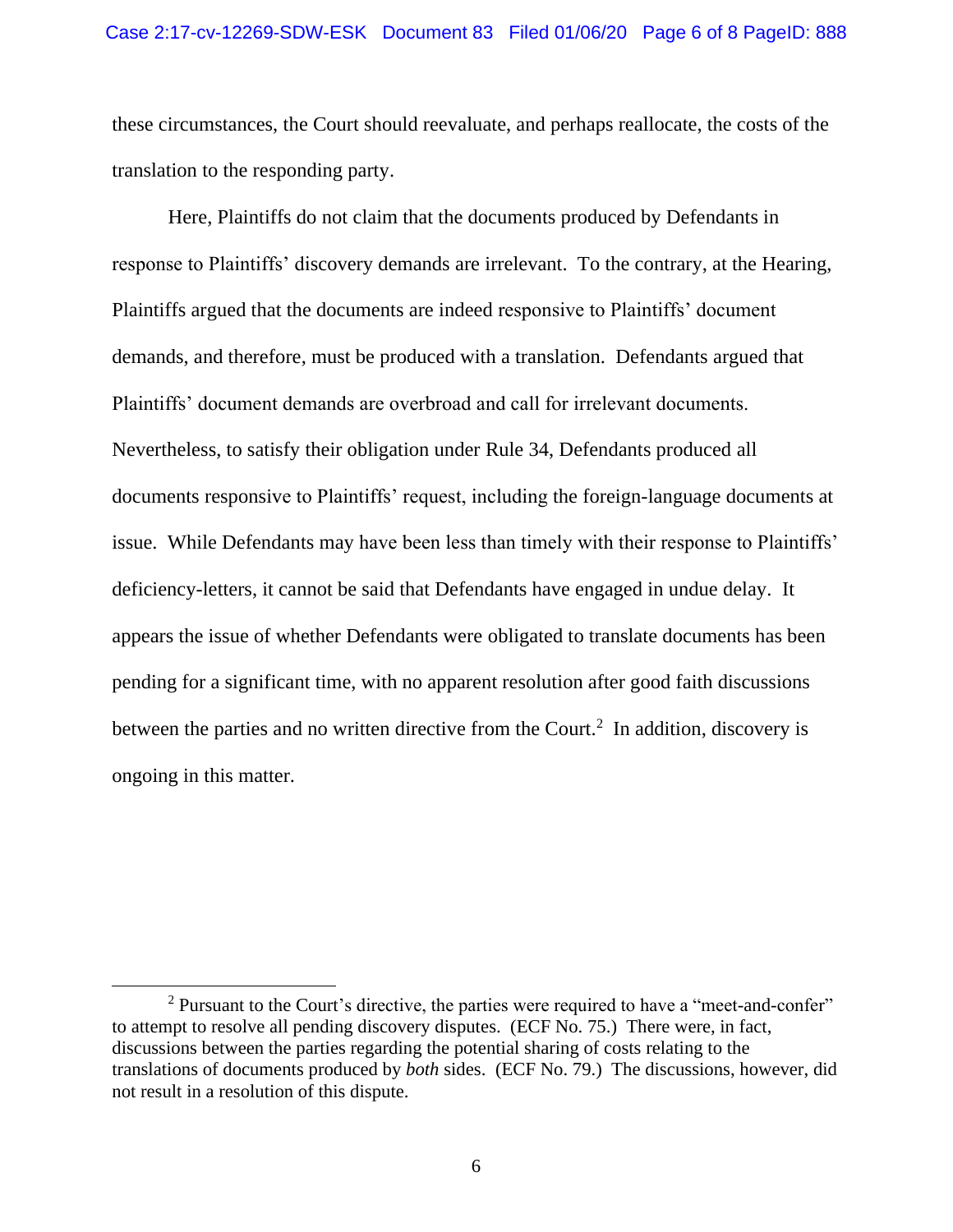For these reasons, the Court finds that Defendants are not obligated to provide certified translations of documents that they produced in response to Plaintiffs' request for production of documents.<sup>3</sup>

# **III. CONCLUSION**

Here, as in *Nature's Plus Nordic A/S*, where the discovery deadline has not expired and Defendants have not unduly delayed the discovery process, the Court finds no basis to shift the obligation from Plaintiffs to Defendants to translate foreign-language documents served in response to Plaintiffs' document demands.

<sup>&</sup>lt;sup>3</sup> Documents served in response to interrogatories, however, require a different analysis. *Id.* at 440. This is because document demands seek documents in response. Interrogatories seek answers to specific questions. The Court has not been asked to determine whether foreignlanguage documents produced in response to Plaintiffs' interrogatories violate Rule 33(d).

Pursuant to Rule 33(d), a responding party may serve documents in responses to interrogatories when an interrogatory response can "be determined by examining, auditing, compiling, abstracting, or summarizing a party's business records (including electronically stored information), and if the burden of deriving or ascertaining the answer will be substantially the same for either party." Fed.R.Civ.P. 33(d). "[W]hen a party responds to an interrogatory by producing documents written in a foreign language, Rule 33(d) requires the responding party to provide a translation of those documents[,]" and the parties should share in the cost. *Nature's Plus Nordic A/S*, 274 F.R.D. at 441; *see also Invensas Corp. v. Renesas Elecs. Corp.*, No. 11- 448, 2013 WL 12146531, at \*6 (D. Del. May 8, 2013) (holding that Rule 33(d) requires a responding party to provide translations to foreign-language documents served in response to interrogatory demands.)